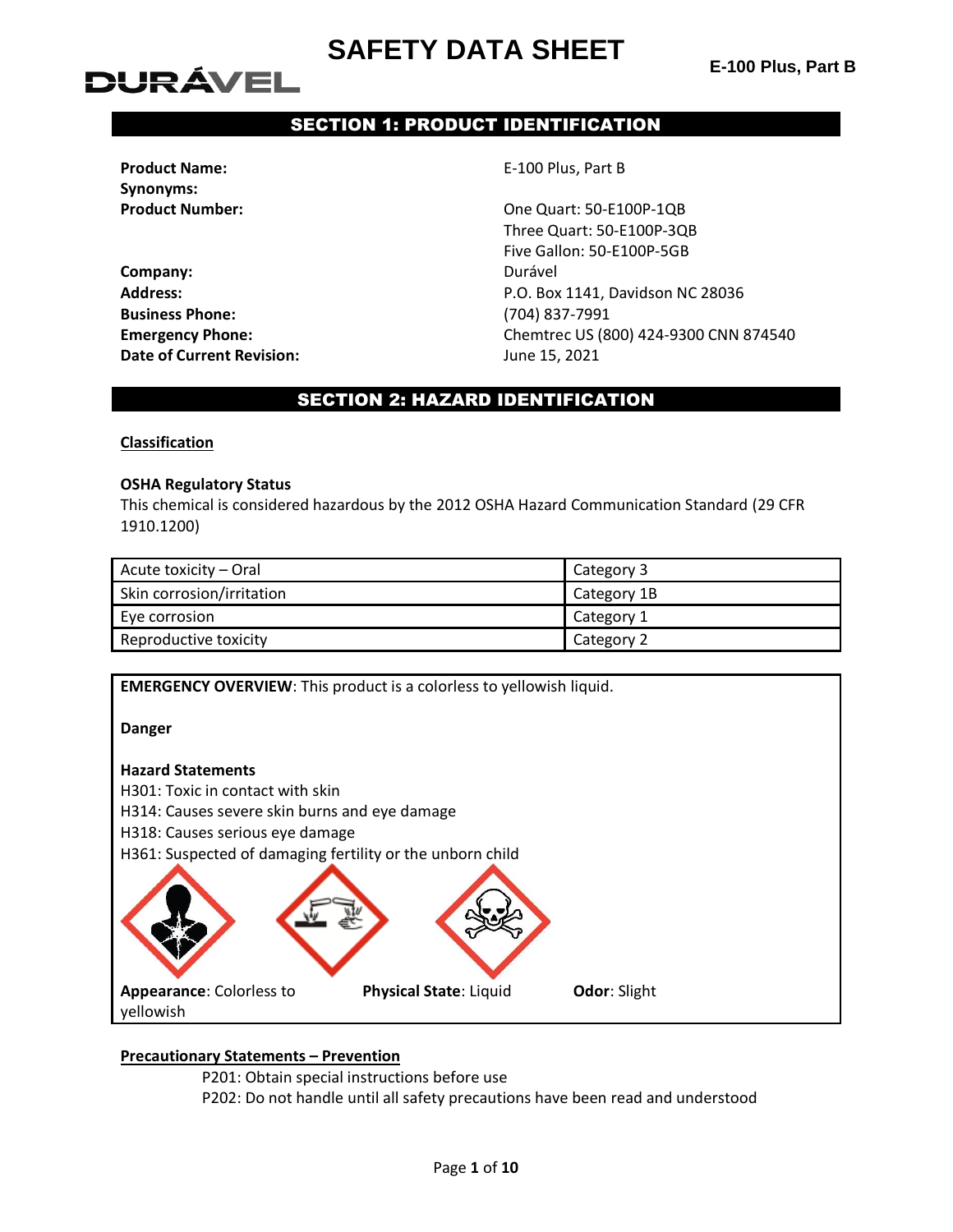# **DURÁVEL**

P260: Do not breathe dust/fume/gas/mist/vapors/spray P264: Wash thoroughly after handling. P270: Do not eat, drink or smoke when using this product P280: Wear protective gloves/protective clothing/eye protection/face protection P281: Use personal protective equipment as required P310: Immediately call a POISON CENTER or doctor/physician P321: Specific treatment, see supplemental first aid information. P330: Rinse mouth P363: Wash contaminated clothing before reuse P301+P310: IF SWALLOWED: Immediately call a POISON CENTER or doctor/physician P301+P330+P331: IF SWALLOWED: Rinse mouth. Do NOT induce vomiting P303+P361+P353: IF ON SKIN (or hair): Remove/Take off immediately all contaminated clothing. Rinse skin with water/shower P304+P340: IF INHALED: Remove victim to fresh air and keep at rest in a position comfortable for breathing P305+P351+P338: IF IN EYES: Rinse continuously with water for several minutes. Remove contact lenses if present and easy to do - continue rinsing P308+P313: IF exposed or concerned: Get medical advice/attention P405: Store locked up P501 Dispose of contents/container in accordance with local/ regional/ national/ international regulations. Manufacturer/supplier or the competent authority to specify whether disposal requirements apply to contents, container or both.

### Precautionary Statements

Unnecessary exposure to any chemical should be avoided. NOTICE--Reports have associated repeated and prolonged occupational overexposure to solvents with permanent brain and nervous system damage. Intentional misuse by deliberately concentrating and inhaling contents may be harmful or fatal. Do not breathe vapors or spray mist. Wear an appropriate, properly fitted respirator (NIOSH/MSHA approved) during and after applicable limits. Follow respirator manufacturer's directions for respirator use.

### **Hazards not otherwise classified (HNOC)**

### SECTION 3: COMPOSITION AND INFORMATION ON INGREDIENTS

### **Substance**

| <b>Chemical Name</b>                | CAS No.    | Weight - % | <b>Trade Secret</b> |
|-------------------------------------|------------|------------|---------------------|
| Propylene glycol diamine, 2-amino-, | 9046-10-0  | $70 - 90$  |                     |
| diether with Propylene              |            |            |                     |
| Phenol, 4-nonyl-, branched          | 84852-15-3 | $10 - 30$  | $\ast$              |

\*The exact percentage (concentration) of composition has been withheld as a trade secret.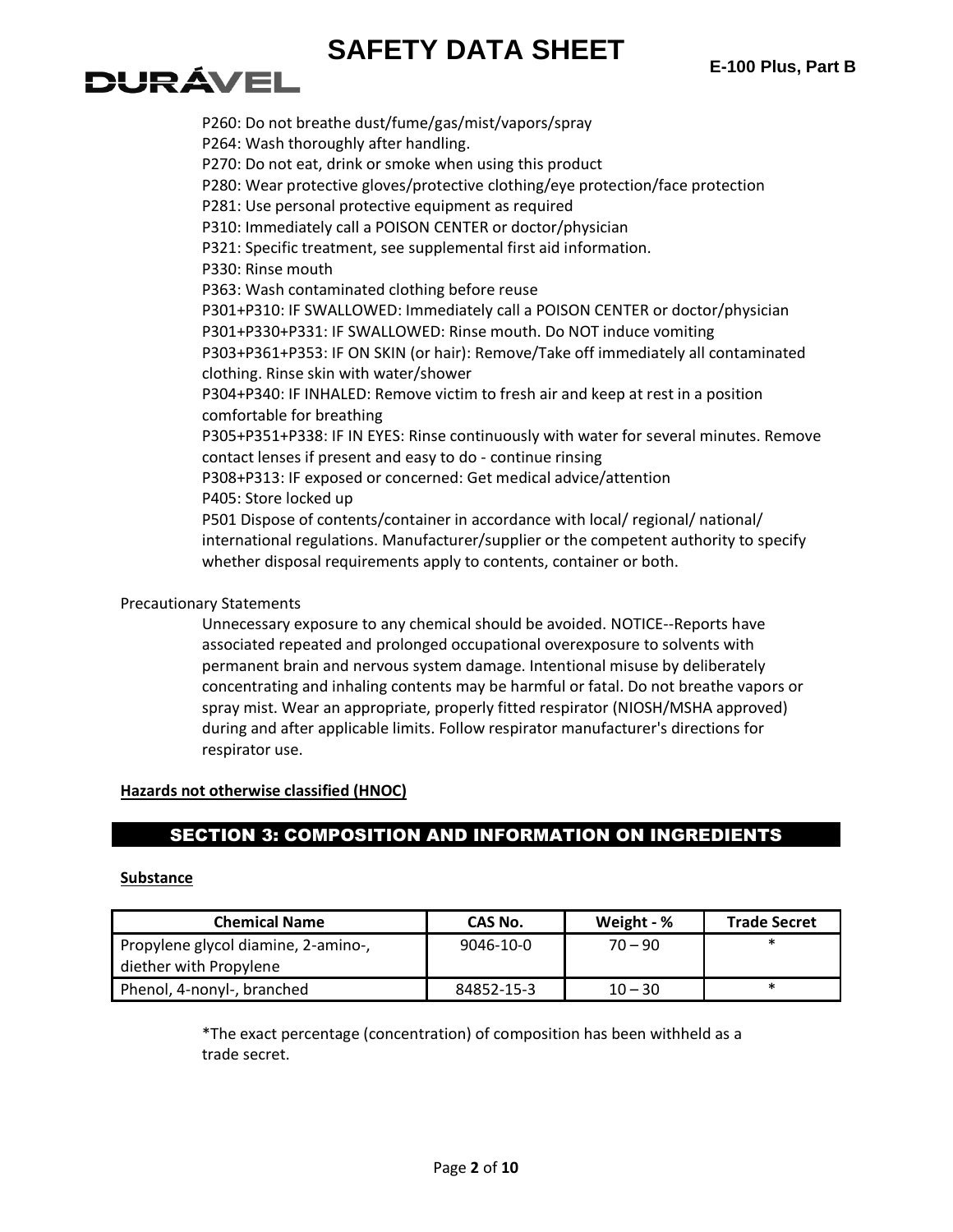

# **DURÁVEL**

# SECTION 4: FIRST-AID MEASURES

#### **Description of First Aid Measures**

| <b>General Advice</b>     | Move out of the dangerous area. Consult a physician. Provide this<br>Safety Data Sheet to the doctor in attendance. First responders<br>should wear gloves and protection.                                                                                                                                                                                                                                                                      |
|---------------------------|-------------------------------------------------------------------------------------------------------------------------------------------------------------------------------------------------------------------------------------------------------------------------------------------------------------------------------------------------------------------------------------------------------------------------------------------------|
| <b>Eye Contact</b>        | Rinse cautiously with water for several minutes. Remove contact<br>lenses, if present and easy to do. Continue rinsing. Immediately call<br>a POISON CONTROL CENTER or seek medical attention.                                                                                                                                                                                                                                                  |
| <b>Skin Contact</b>       | Immediately call a POISON CONTROL CENTER or seek medical<br>attention. Avoid direct contact and wear chemical protective<br>clothing, if necessary. Immediately take off all contaminated<br>clothing. Wash with plenty of water/soap and rinse thoroughly<br>until medical aid is available. Gently blot or brush away excess<br>product. Wash contaminated clothing before re-use or discard.                                                 |
| <b>Inhalation</b>         | Immediately call a POISON CONTROL CENTER or seek medical<br>attention. Take precautions to ensure your own safety. Remove<br>source of exposure or move person to fresh air and keep<br>comfortable for breathing. If breathing has stopped, trained<br>personnel should begin rescue breathing. Avoid mouth-to-mouth<br>contact by using a barrier device. If the heart has stopped,<br>immediately start cardiopulmonary resuscitation (CPR). |
| Ingestion                 | Immediately call a POISON CONTROL CENTER or seek medical<br>attention. Rinse mouth and do not induce vomiting. If breathing<br>has stopped, trained personnel should begin rescue breathing.<br>Avoid mouth-to-mouth contact by using supplied air/ barrier<br>device. If the heart has stopped, immediately start<br>cardiopulmonary resuscitation (CPR).                                                                                      |
| <b>Note to Physicians</b> | Treat symptomatically. For additional information, see Safety Data<br>Sheet.                                                                                                                                                                                                                                                                                                                                                                    |

## SECTION 5: FIRE-FIGHTING MEASURES

#### **Suitable Extinguishing Media**

Dry chemical fire extinguisher, carbon dioxide, or alcohol-resistant foam.

**Unsuitable extinguishing media** Do not use water stream, as this may spread fire.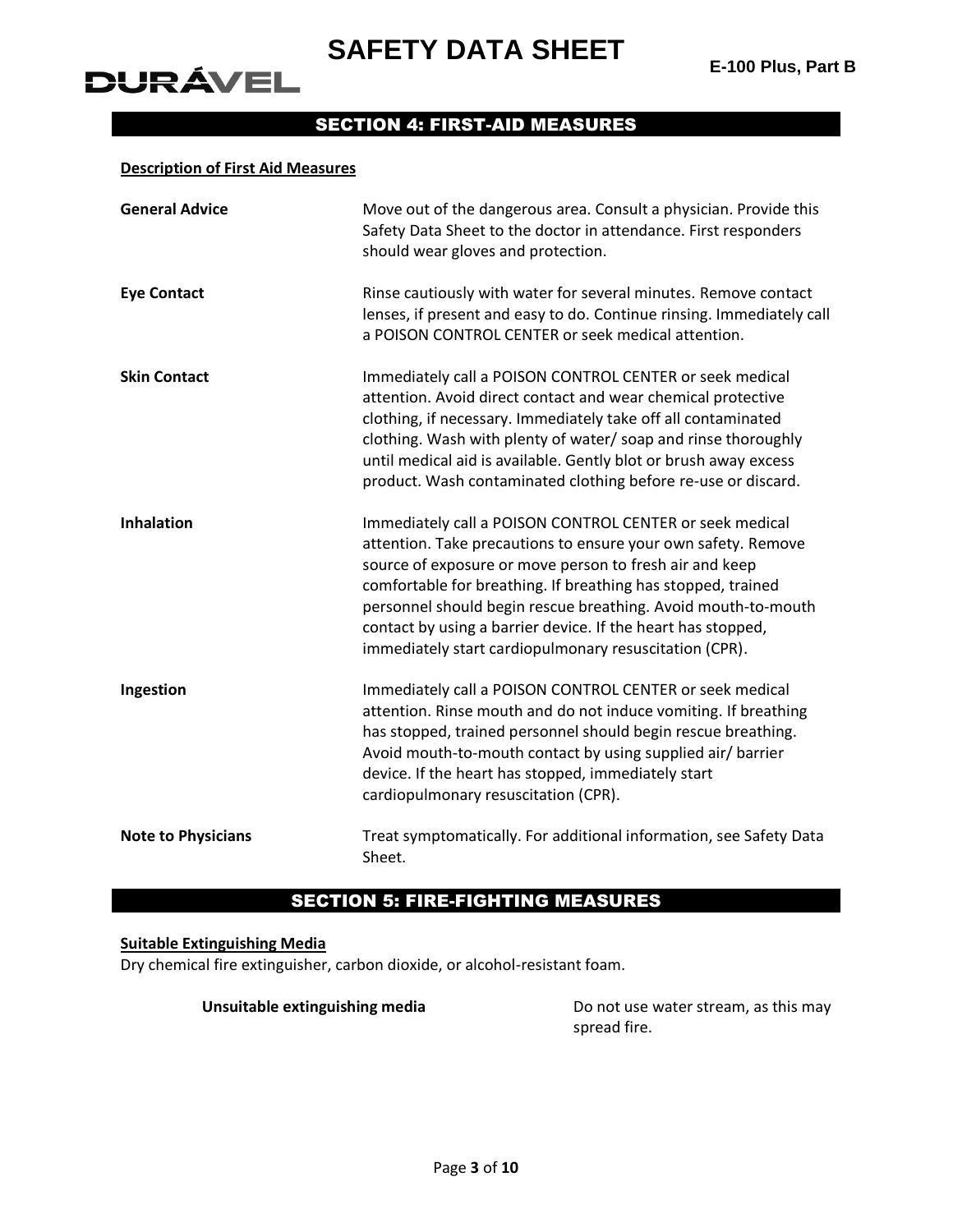# DURÁVEL

### **Specific hazards arising from the chemical**

Formation of toxic gases is possible during heating or in case of fire. Check flammability in section 2 of this sheet. Mixture in sealed and heated containers may cause explosion hazard .

| <b>Hazardous combustion products</b>                             | Carbon oxides. Metal oxide(s).<br>Nitrogen oxides. Can form explosive<br>vapor-air mixtures. Vapors are<br>heavier than air and may spread<br>along floors. Vapors may travel<br>considerable distance to source of<br>ignition and flash back. |
|------------------------------------------------------------------|-------------------------------------------------------------------------------------------------------------------------------------------------------------------------------------------------------------------------------------------------|
| <b>Explosion Data</b><br><b>Sensitivity to Mechanical Impact</b> | Not available                                                                                                                                                                                                                                   |

### **Protective equipment and precautions for firefighters**

Clear fire area of unprotected personnel. Containers that are exposed to intense heat should be cooled with water. Avoid spreading burning liquid with the water used for cooling purposes . Do not enter fire area without protective gear. Fight fire from safe distance or a protected location. Wear self-contained respiratory protective device. Dispose of fire debris and contaminated fire fighting water in accordance with official regulations.

**Sensitivity to Static Discharge** Not available

### SECTION 6: ACCIDENTAL RELEASE MEASURES

### **Personal precautions, protective equipment and emergency procedures**

| <b>Personal Precautions</b>                          | Wear protective equipment. Keep unprotected persons away. Keep<br>away from ignition sources. Wear protective clothing. Keep from<br>contacting skin or eyes. Avoid breathing vapors, mist, or gas.<br>Ensure adequate ventilation. Evacuate personnel to safe areas.<br>If any equipment is necessary, ensure that it is non-sparking and<br>electrically-protected. |
|------------------------------------------------------|-----------------------------------------------------------------------------------------------------------------------------------------------------------------------------------------------------------------------------------------------------------------------------------------------------------------------------------------------------------------------|
| <b>Environmental Precautions</b>                     |                                                                                                                                                                                                                                                                                                                                                                       |
| <b>Environmental precautions</b>                     | Do not allow product to reach sewage system or any water source.<br>In case of seepage into the ground inform responsible authorities<br>Prevent from spreading (e.g. by damming-in or oil barriers).<br>Keep contaminated washing water and dispose of appropriately.                                                                                                |
| Methods and material for containment and cleaning up |                                                                                                                                                                                                                                                                                                                                                                       |
| <b>Methods for containment and</b>                   | Ensure adequate ventilation. Absorb with liquid-binding material                                                                                                                                                                                                                                                                                                      |

**clean up** (sand, diatomite, acid binders, universal binders, sawdust). Dispose of contaminated material as waste. Do not flush with water or aqueous cleansing agents. Send for recovery or disposal in suitable receptacles according to local, state and federal regulations.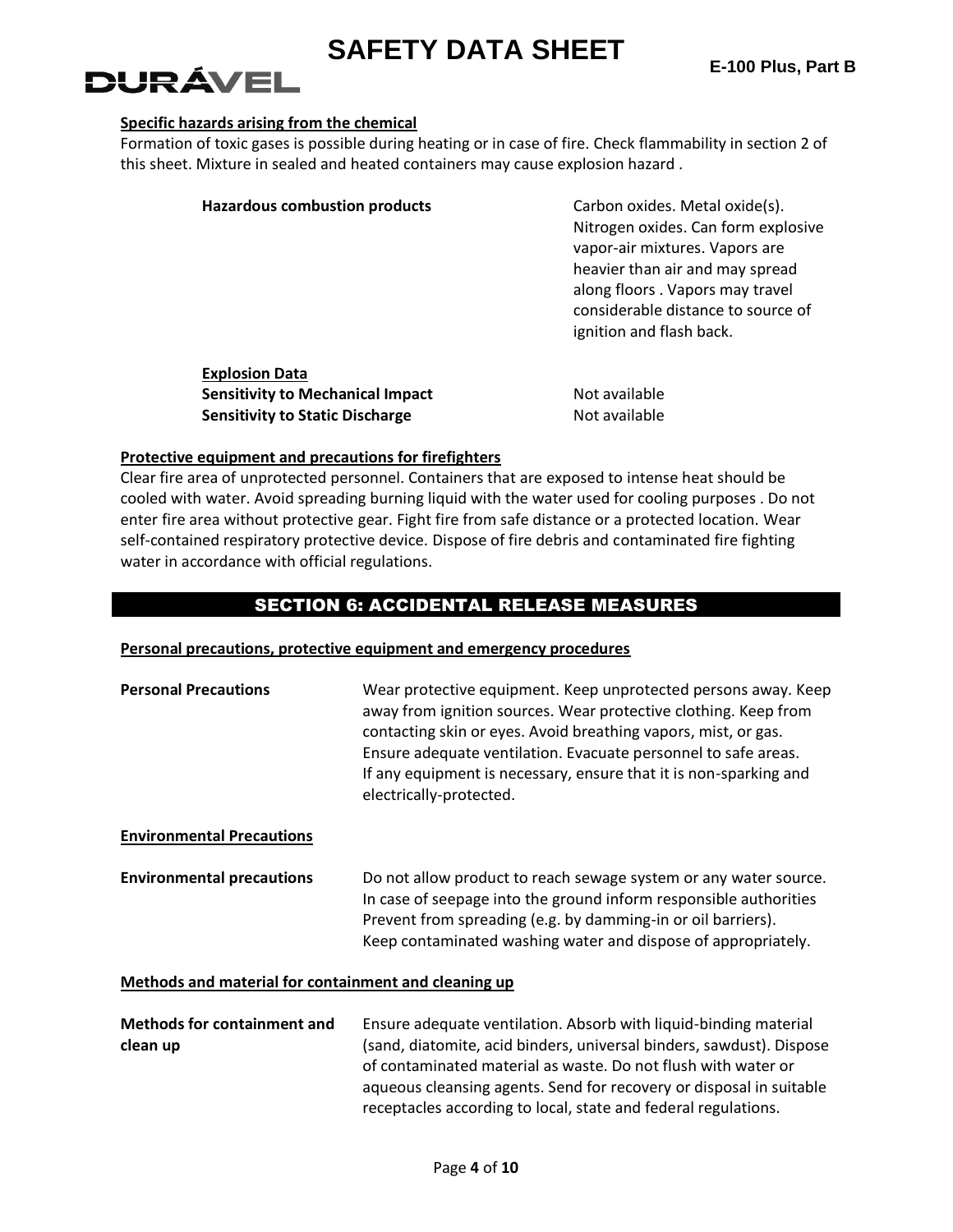# DURÁVEL

### SECTION 7: HANDLING AND STORAGE

#### **Precautions for safe handling**

| Apply proper ventilation, possibly combined with local exhaust. Do  |
|---------------------------------------------------------------------|
| not eat, smoke or drink during use. For personal protection see     |
| Section 8. Keep away from sources of ignition. Keep material out of |
| reach of children. Use only explosion proof equipment. Wash         |
| thoroughly after handling.                                          |
|                                                                     |

Keep ignition sources away - Do not smoke. Protect against electrostatic charges by bonding and grounding product containers before and during material transfers. Keep respiratory protective device available.

#### **Conditions for safe storage, including any incompatibilities**

**Storage Conditions** Keep away from sources of ignition - no smoking. Store in a cool, well ventilated place. Keep in original, closed packaging. Comply with governmental regulations. Keep container tightly closed. Store out of direct sunlight, between 40 and 90F.

#### **FOR INDUSTRIAL USE ONLY!**

### SECTION 8: EXPOSURE CONTROLS – PERSONAL PROTECTION

#### **Control parameters**

| <b>Chemical Name</b>                                                 | CAS No.    | <b>OSHA Exposure</b><br><b>Limits</b> | <b>ACGIH Exposure</b><br><b>Limits</b> | <b>Other Exposure</b><br>Limits |
|----------------------------------------------------------------------|------------|---------------------------------------|----------------------------------------|---------------------------------|
| Propylene glycol<br>diamine, 2-amino-<br>, diether with<br>Propylene | 9046-10-0  | Not Established                       | 3 mg/m3<br>(respirable<br>fraction)    | Not Established                 |
| Phenol, 4-nonyl-,<br>branched                                        | 84852-15-3 | Not Established                       | Not Established                        | Not Established                 |

### **Appropriate engineering controls**

**Engineering Controls** All ventilation should be designed in accordance with OSHA standard (29 CFR 1910 .94). Use local exhaust at filling zones and where leakage and dust formation is probable. Use mechanical (general) ventilation for storage areas. Use appropriate ventilation as required to keep Exposure Limits in Air below TLV & PEL limits .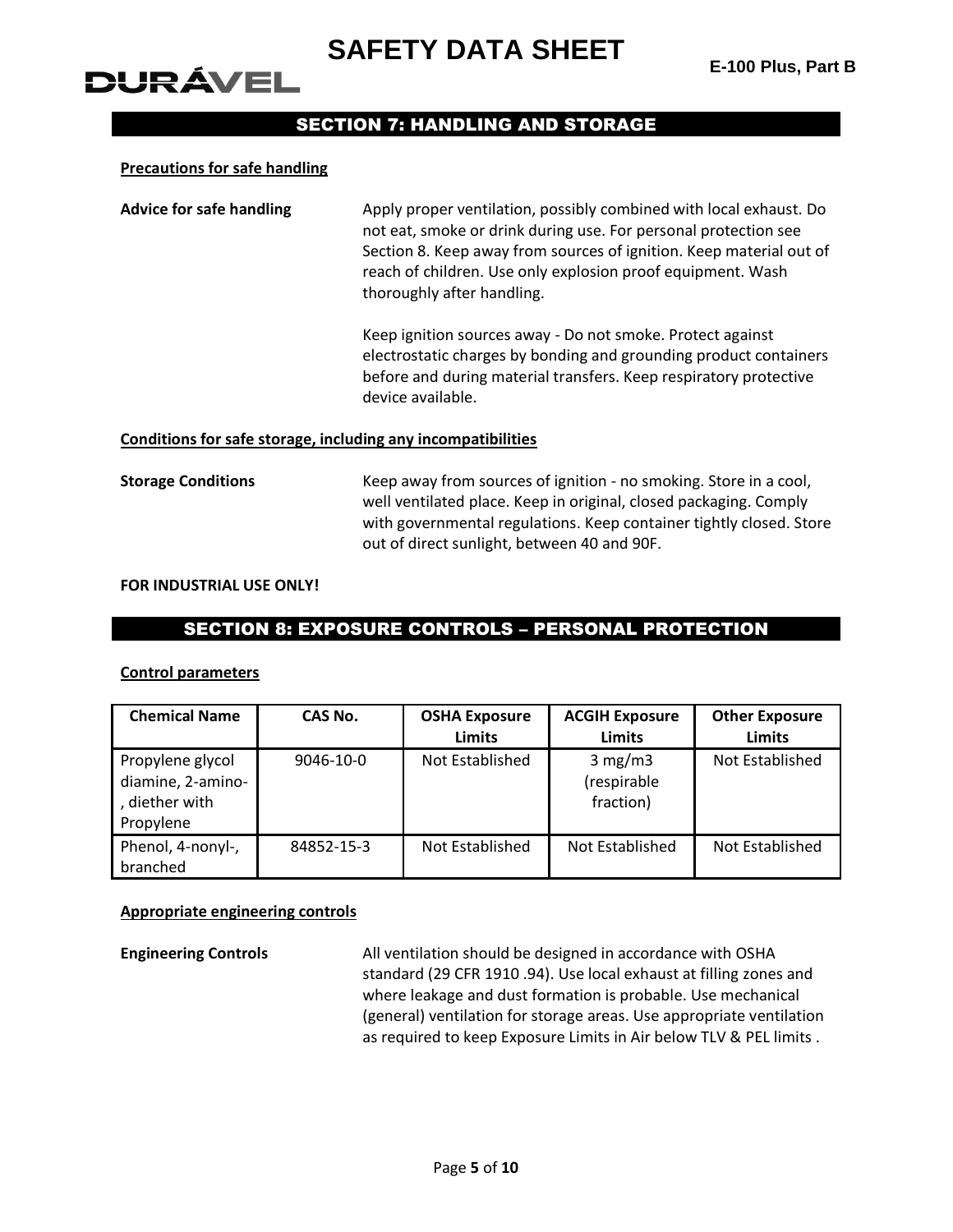# **DURÁVEL**

### **Individual protection measures, such as personal protective equipment**

| Eye/face protection           | Avoid contact with eyes. Wear goggles if there is a likelihood of<br>contact with eyes. (Consult your safety equipment supplier.)<br>Eyewash stations and safety showers should be readily available in<br>use and handling areas. Contact lenses pose a special hazard; soft<br>lenses may absorb irritants and all lenses concentrate them.                                                                                                                                                                                                                                       |
|-------------------------------|-------------------------------------------------------------------------------------------------------------------------------------------------------------------------------------------------------------------------------------------------------------------------------------------------------------------------------------------------------------------------------------------------------------------------------------------------------------------------------------------------------------------------------------------------------------------------------------|
| Skin and body protection      | Chemically resistance gloves, apron and safety goggles are<br>recommended. Type of protective equipment should be selected<br>based on concentration amount and conditions of use of this<br>material. Protective gloves are required for prolonged or repeated<br>contact. Wear resistant gloves such as natural rubber, neoprene,<br>buna N or nitrile. An apron should be worn to avoid skin contact.<br>(Consult your safety equipment supplier.)                                                                                                                               |
| <b>Respiratory protection</b> | In outdoor or open areas use (NIOSH/MSHA approved) mechanical<br>filter respirator to remove solid airborne particles of overspray<br>during spray application. In restricted ventilation areas use<br>(NIOSH/MSHA approved) chemical-mechanical filters designed to<br>remove a combination of particulate and gas and vapor. In<br>confined areas use (NIOSH/MSHA approved) airline type<br>respirators or hoods. Respiratory protection may also be necessary<br>in any later manufacturing operations in which the product may<br>become airborne in the form of vapor or dust. |

### SECTION 9: PHYSICAL AND CHEMICAL PROPERTIES

### **Information on basic physical and chemical properties**

| <b>Physical State</b>               | Liquid                                                                                 | Odor                  | Solvent              |
|-------------------------------------|----------------------------------------------------------------------------------------|-----------------------|----------------------|
| Appearance                          | Colorless to<br>yellowish                                                              | <b>Odor Threshold</b> | No data<br>available |
| Color                               | Transparent<br>Liquid - May<br>have slight color<br>due to<br>performance<br>additives |                       |                      |
| <b>Property</b>                     | <b>Values</b>                                                                          | <b>Remarks/Method</b> |                      |
| рH                                  | Not Relevant                                                                           |                       |                      |
| <b>Melting point/freezing point</b> | Not Applicable                                                                         |                       |                      |
| <b>Boiling point/Boiling range</b>  | Not Applicable                                                                         |                       |                      |
| <b>Flash point</b>                  | $250^\circ$ F                                                                          | CC (closed cup)       |                      |
| <b>Evaporation rate</b>             | Not Available                                                                          |                       |                      |
| Flammability (solid, gas)           | Not Relevant                                                                           |                       |                      |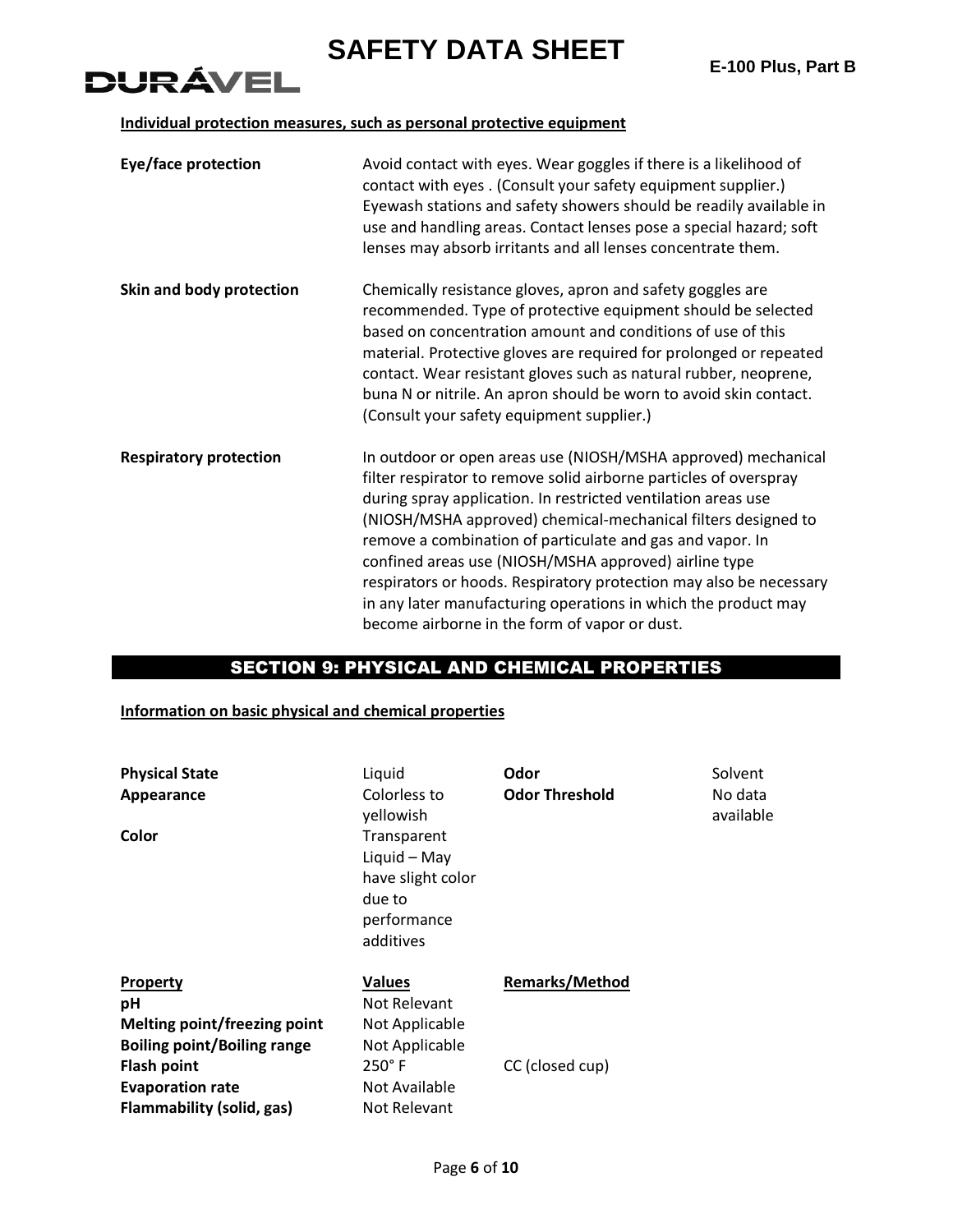

| <b>Flammability Limit in Air</b> |               |
|----------------------------------|---------------|
| <b>Upper flammability limit:</b> | No Data       |
| Lower flammability limit:        | No Data       |
| Vapor pressure                   | Not Available |
| Vapor density                    | Not Available |
| <b>Relative density</b>          | .955 @ 70° F  |
| <b>Water solubility</b>          | Insoluble in  |
|                                  | water         |
| Solubility in other solvents     | Not Available |
| <b>Partition coefficient</b>     | Not Available |
| <b>Autoignition temperature</b>  | Not Available |
| Decomposition temperature        | Not Available |
| <b>Kinematic viscosity</b>       | Not Available |
| <b>Dynamic viscosity</b>         | Not Available |
| <b>Explosive properties</b>      | Not Available |
| <b>Oxidizing properties</b>      | Not Available |

**Other Information Softening point** Not Relevant **Molecular weight** Not Available **VOC Content (%)** 0.0 g/L **Density** Not Available **Bulk Density Not Available** 

### SECTION 10: STABILITY AND REACTIVITY

#### **Possibility of Hazardous Reactions**

Hazardous polymerization will not occur.

#### **Incompatible materials**

Avoid contact with strong oxidizing agents.

### **Hazardous Decomposition Products**

Thermal decomposition may form toxic materials; carbon dioxide, carbon monoxide, various hydrocarbons, etc.

### SECTION 11: TOXICOLOGICAL INFORMATION

#### **Information on likely routes of exposure**

**Mixture Toxicity** Oral Toxicity LD50: 278mg/kg

#### **Toxicity Components**

| Phenol, 4-nonyl-, | Oral LD50: 1,300 mg/kg (Rat)      |
|-------------------|-----------------------------------|
| branched          | Dermal LD50: 2,031 mg/kg (Rabbit) |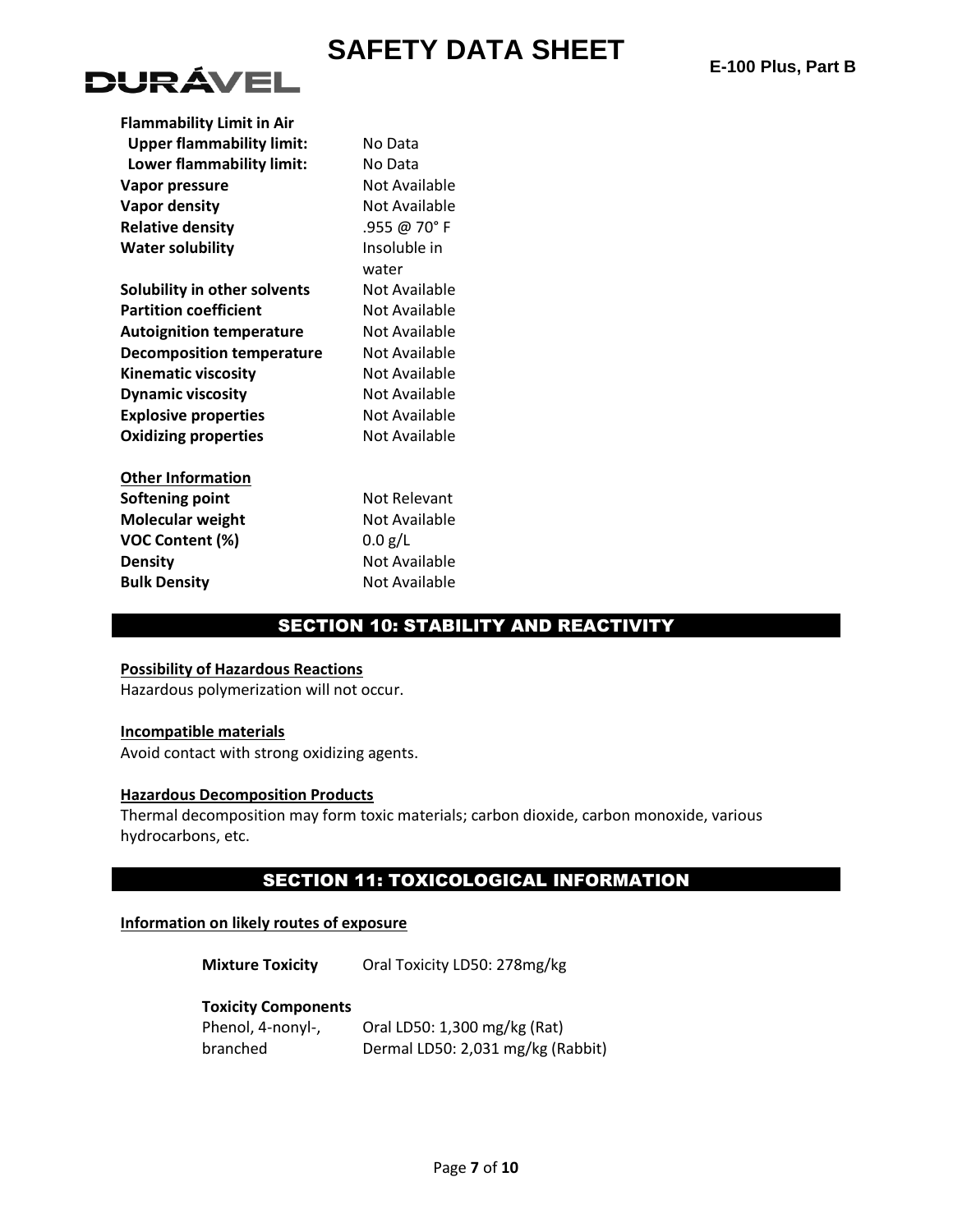

**Carcinogenic Data** NTP: None

OSHA: None IARC: None

## SECTION 12: ECOLOGICAL INFORMATION

### **Toxicity**

| <b>Aquatic Toxicity</b>                    | No data on the product itself                                                          |
|--------------------------------------------|----------------------------------------------------------------------------------------|
| <b>Acute Toxicity to Fish – Components</b> |                                                                                        |
| Phenol, 4-nonyl-,<br>branched              | 96 Hr LC50 Pimephales promelas: 0.135 mg/L [flow-through]; 96 Hr<br>LC50               |
|                                            | Lepomis macrochirus: 0.1351 mg/L [flow-through]<br>48 Hr EC50 Daphnia magna: 0.14 mg/L |
|                                            | 96 Hr EC50 Pseudokirchneriella subcapitata: 0.36 - 0.48 mg/L<br>[static]; 72 Hr        |
|                                            | EC50 Pseudokirchneriella subcapitata: 0.16 - 0.72 mg/L [static]; 72<br>Hr EC50         |
|                                            | Desmodesmus subspicatus: 1.3 mg/L                                                      |
| <b>Persistence and Degradability</b>       |                                                                                        |
|                                            | No relevant information available                                                      |
|                                            | <b>Bioaccumulative Potential Bioaccumulation</b>                                       |
|                                            | No relevant information available                                                      |

**Mobility in Soil** Not determined

### SECTION 13: DISPOSAL CONSIDERATIONS

### **Waste treatment methods**

**Relevant Information** It is the responsibility of the waste generator to properly characterize all waste materials according to applicable regulatory agencies.

### SECTION 14: TRANSPORTATION INFORMATION

**DOT**

| UN/ID no.              | 2735                                      |
|------------------------|-------------------------------------------|
| <b>Proper shipping</b> | Polyetheramine, liquid, corrosive, n.o.s. |
| name                   |                                           |
| <b>Hazard Class</b>    | 8                                         |
| <b>Packing Group</b>   | Ш                                         |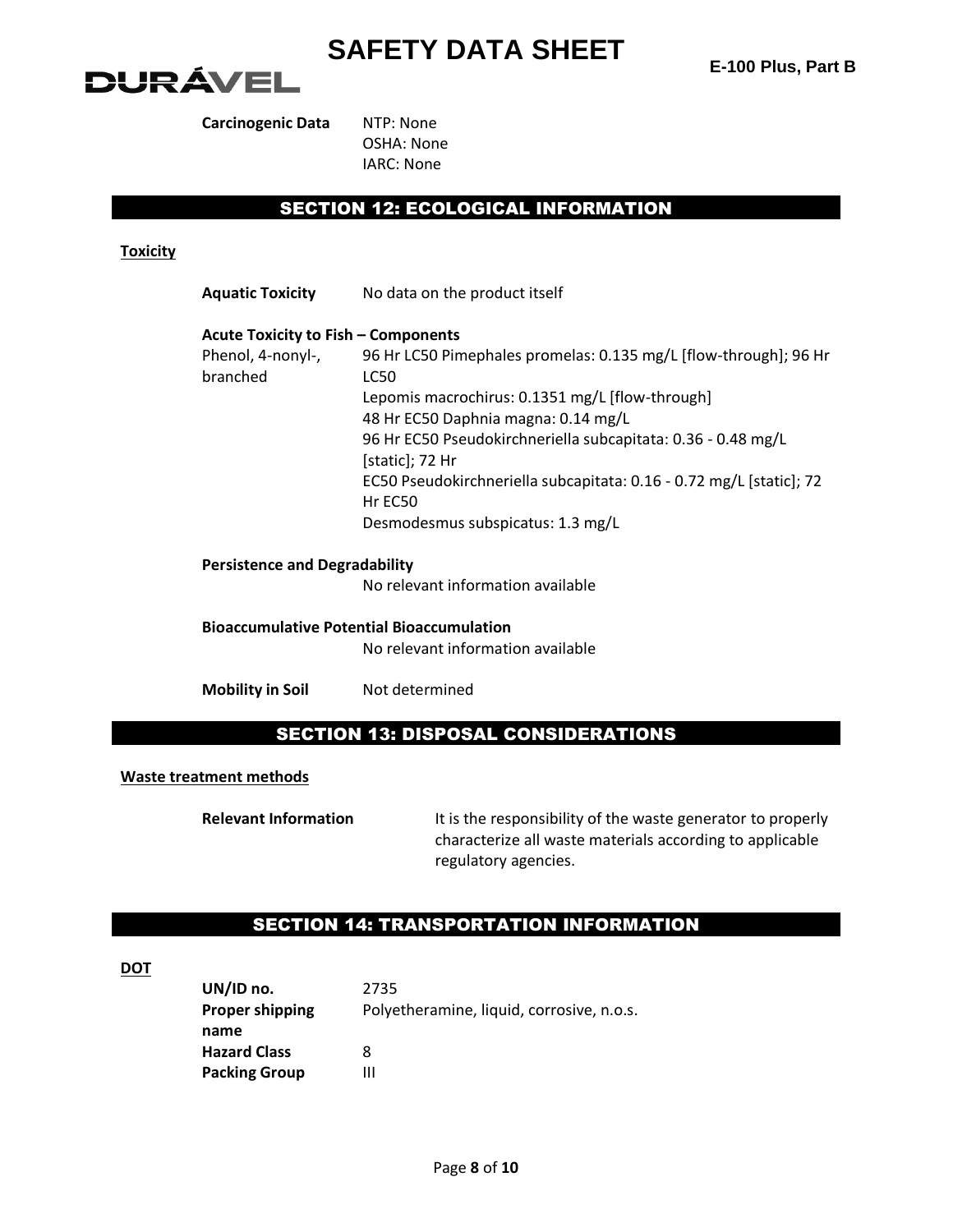# DURÁVEL

| . .<br> |  |
|---------|--|

|             | UN/ID no.              | 2735                                      |  |  |
|-------------|------------------------|-------------------------------------------|--|--|
|             | <b>Proper shipping</b> | Polyetheramine, liquid, corrosive, n.o.s. |  |  |
|             | name                   |                                           |  |  |
|             | <b>Hazard Class</b>    | 8                                         |  |  |
|             | <b>Packing Group</b>   | Ш                                         |  |  |
| <b>IMDG</b> |                        |                                           |  |  |
|             | UN/ID no.              | 2735                                      |  |  |
|             | <b>Proper shipping</b> | Polyetheramine, liquid, corrosive, n.o.s. |  |  |
|             | name                   |                                           |  |  |
|             | <b>Hazard Class</b>    | 8                                         |  |  |
|             | <b>Packing Group</b>   | Ш                                         |  |  |

### SECTION 15: REGULATORY INFORMATION

**Safety, health and environmental regulations/legislation specific for the substance or mixture. United States (USA)**

**SARA**: Sections 302 and 313: None

**Section 8(b):** All ingredients are listed.

**TSCA (Toxic Substances Control Act):** None

### **Proposition 65 (California)**

**Chemicals known to cause cancer:** None of the ingredients are listed.

**Chemicals known to cause reproductive toxicity for females:** None of the ingredients are listed. **Chemicals known to cause reproductive toxicity for males:** None of the ingredients are listed. **Chemicals known to cause developmental toxicity:** None of the ingredients are listed.

**Canada**

**Canadian Domestic Substance List (DSL)** All ingredients are listed

### SECTION 16: OTHER INFORMATION

| <b>NFPA</b>                                                       | Health hazards 3 | Flammability 1                                 | Instability 0      | <b>Physical and Chemical</b><br>Properties - |
|-------------------------------------------------------------------|------------------|------------------------------------------------|--------------------|----------------------------------------------|
| <b>HMIS</b>                                                       | Health hazards 3 | Flammability 1                                 | Physical hazards 0 | <b>Personal Protection X</b>                 |
| <b>Issue Date</b><br><b>Revision Date</b><br><b>Revision Note</b> |                  | August 3, 2020<br>June 15, 2021<br><b>None</b> |                    |                                              |